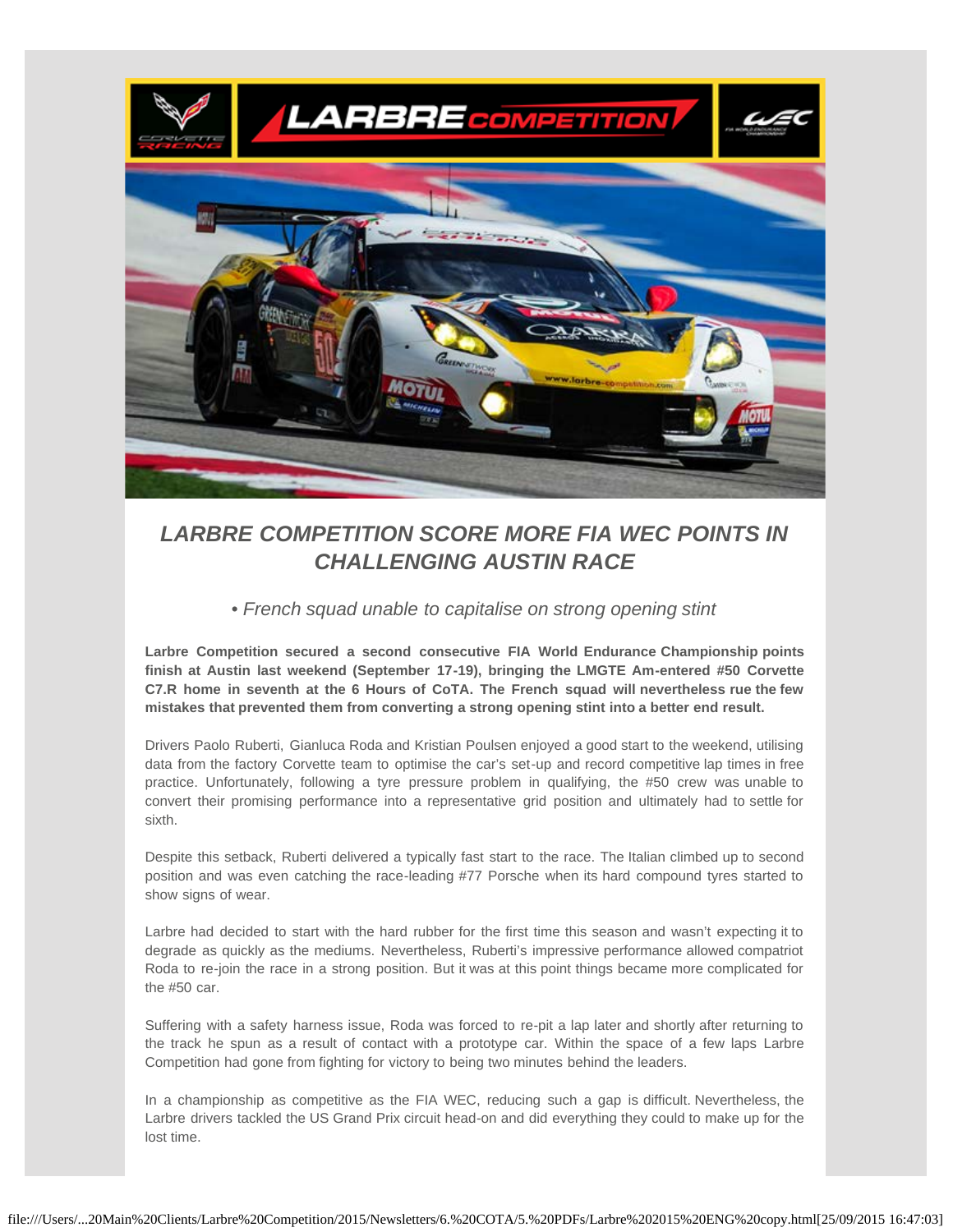Roda then handed the C7.R over to Poulsen, who produced a very clean run before Ruberti jumped aboard for the closing stint. The Italian rediscovered his race-opening form and recovered to bring the car home in seventh, only 40 seconds behind the #96 and #98 Aston Martins, resulting in six more championship points for Larbre Competition.

**Paolo Ruberti**: "We started on the hard tyre, which might not have been the right call because the car was difficult to drive. And after that we had a problem with the seat belt.

"Kristian also had an issue with his tyre pressures, so we eventually finished seventh. Experiencing a problem in a competitive category like this means you are immediately sent to the back of the field.

"If we have a race without any issues we can potentially score some strong results."

**Gianluca Roda**: "It was an unbelievable race, but for the wrong reasons!

"I lost my belt before the pit exit, so I had to deal with that whilst steering the car. I lost 1m10s, which is nearly a whole lap. I was then tapped by the #7 Audi and spun off as a result.

"After that the car was quite hard to drive, so it became more difficult to compete."

**Kristian Poulsen**: "It wasn't the best weekend; we faced an uphill battle.

"The first stint was good. Paolo did a fine job, but we then had to deal with a few small problems. It has been a very hard season. We need to get everything together to finish on the podium."

**Jack Leconte, Team Manager**: "Our weekend started well and we could count on the Corvette works team's support and data, as they are used to testing at Circuit of The Americas. We consequently knew how to adapt the set-up for the track, which has very specific requirements.

"The C7.R proved to be competitive as early as free practice. We were also able to eliminate oversteer, which the car often experiences at other circuits.

"We were satisfied with our performance at the beginning of the race, as Paolo made a great start and was even fighting with the leader Patrick Long. Unfortunately, 10 laps before the end of his stint Paolo's tyres weren't performing as well, which was quite surprising. We then changed to the medium compound for the rest of the race.

"Gianluca's problem with the harness marked the start of our drop down the order, as the incident with the Audi occurred just after he emerged from the pits. These combined incidents cost us a lot of time.

"Despite this, we managed to slightly reduce the gap to our direct competitors. Kristian's second stint went fine, whist Paolo – as usual – attacked until the end.

"There is no room for mistakes in a class like LMGTE Am. All our competitors had an error-free race. We have to do the same in order to return to the podium, ideally at the next round in Fuji; it's a circuit we know well having raced there twice before.

"We are also pleased to welcome Nicolai Sylvest, a young 19 year-old driver who replaces Kristian Poulsen in Fuji. Kristian has to be in Denmark for a business engagement regarding the opening of a new venue for his HGV truck rental business."

Larbre Competition now travels from the Wild West to the Far East for round six of the 2015 FIA World Endurance Championship, which takes place in Japan from 9-11 October.

## **6 Hours of COTA – LMGTE Am race results:**

- 1. SMP Racing / Ferrari F458 Italia / Shaytar/Bertolini/Basov: 159 laps
- 2. Abu Dhabi-Proton Racing / Porsche 911 RSR / Ried/Al Qubaisi/Bamber: 40.854s
- 3. AF Corse / Ferrari F458 Italia / Perrodo/Collard/Aguas: 1 lap
- 4. Dempsey Racing Proton / Porsche 911 RSR / Dempsey/Long/Seefried: 1 lap
- 5. Aston Martin Racing / Aston Martin V8 Vantage / Dalla Lana/Lamy/Lauda: 1 lap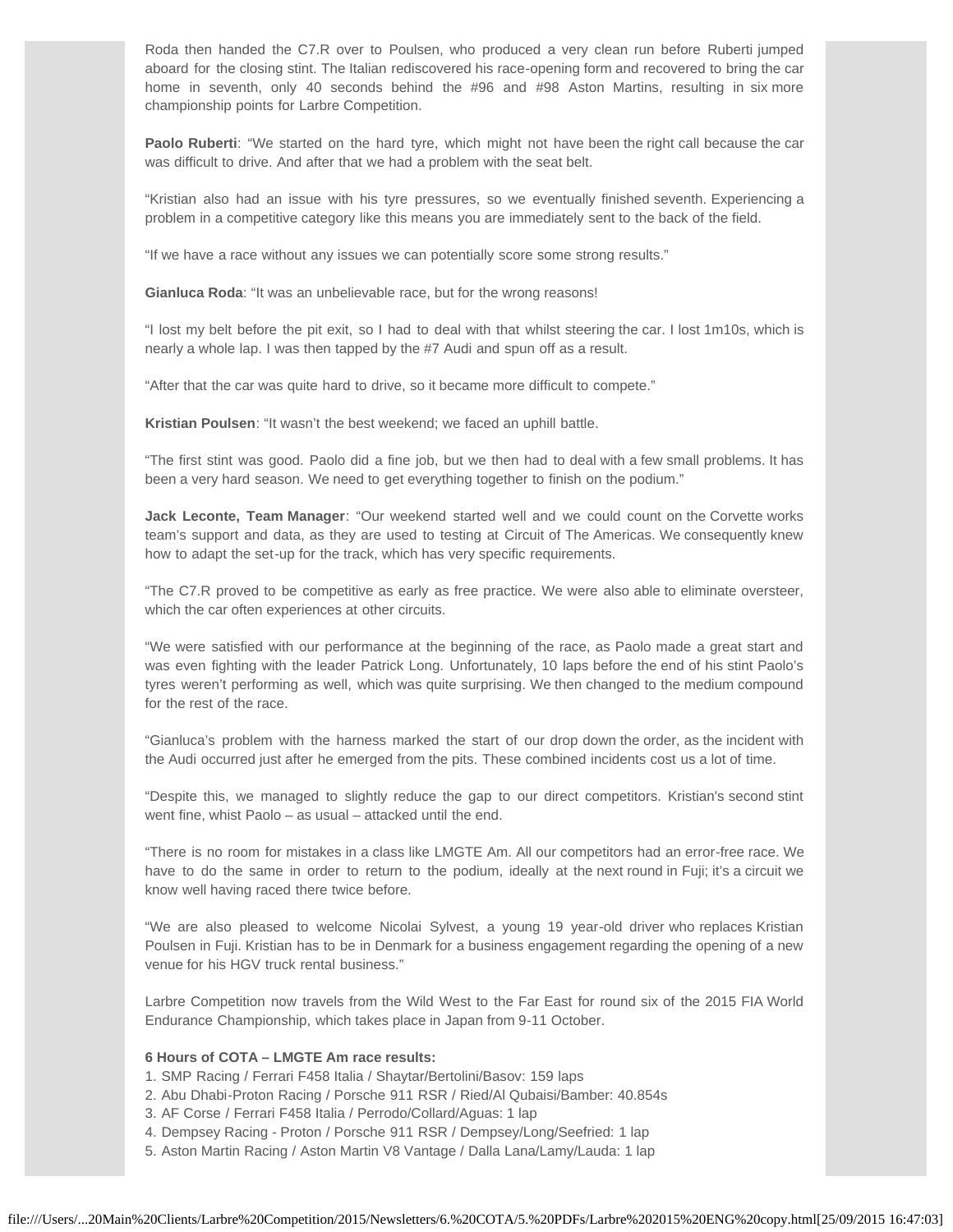- 6. Aston Martin Racing / Aston Martin V8 Vantage / Castellacci/Simonsen/Hall: 1 lap
- **7. Larbre Competition / Corvette C7.R / Roda/Ruberti/Poulsen: 2 laps**

#### **FIA World Endurance Championship – LMGTE Am classification:**

- 1. SMP Racing / Ferrari F458 Italia: 131 pts
- 2. AF Corse / Ferrari F458 Italia: 96 pts
- 3. Aston Martin Racing / Aston Martin V8 Vantage: 81 pts
- 4. Dempsey Racing Proton / Porsche 911 RSR: 79 pts
- 5. Abu Dhabi-Proton Racing / Porsche 911 RSR: 48 pts
- 6. Aston Martin Racing / Aston Martin V8 Vantage: 34 pts
- **7. Larbre Competition / Corvette C7.R: 22 pts**

# **Nightmare trip for Larbre Competition team members**

Larbre Competition employees experienced severe disruption during their journey to the US.

Multiple problems arose with the trip to Austin, as squad members missed the connection to Texas after their first **British Airways** flight from Paris Orly to London departed four hours behind schedule.

An even longer voyage beckoned for the team as a result, with the airline placing them on a flight destined for Miami before an additional two-hour delay forced the entire squad to spend a sleepless night in Florida airport.

Despite having had no rest, Larbre's staff faced an arduous programme of work the following day to compensate for having to unload the team's cargo 24 hours late.

Unfortunately their problems worsened on the return trip. Indeed, British Airways neglected to reconfirm all the staff's flights after the changes to their outbound journeys, which prevented the mechanics from boarding the aircraft after they had prepared all the equipment for the next race in Japan.

Following an additional day of waiting in Austin, the operator finally redirected them to a flight travelling via Houston, only to be delayed by a further three and a half hours. The fiasco continued upon returning to Paris, where they discovered that their checked-in luggage had not been delivered.

Larbre travelled back to Val-de-Vienne with a poor opinion of the airline, which should be avoided at all costs!

### **ENDS**